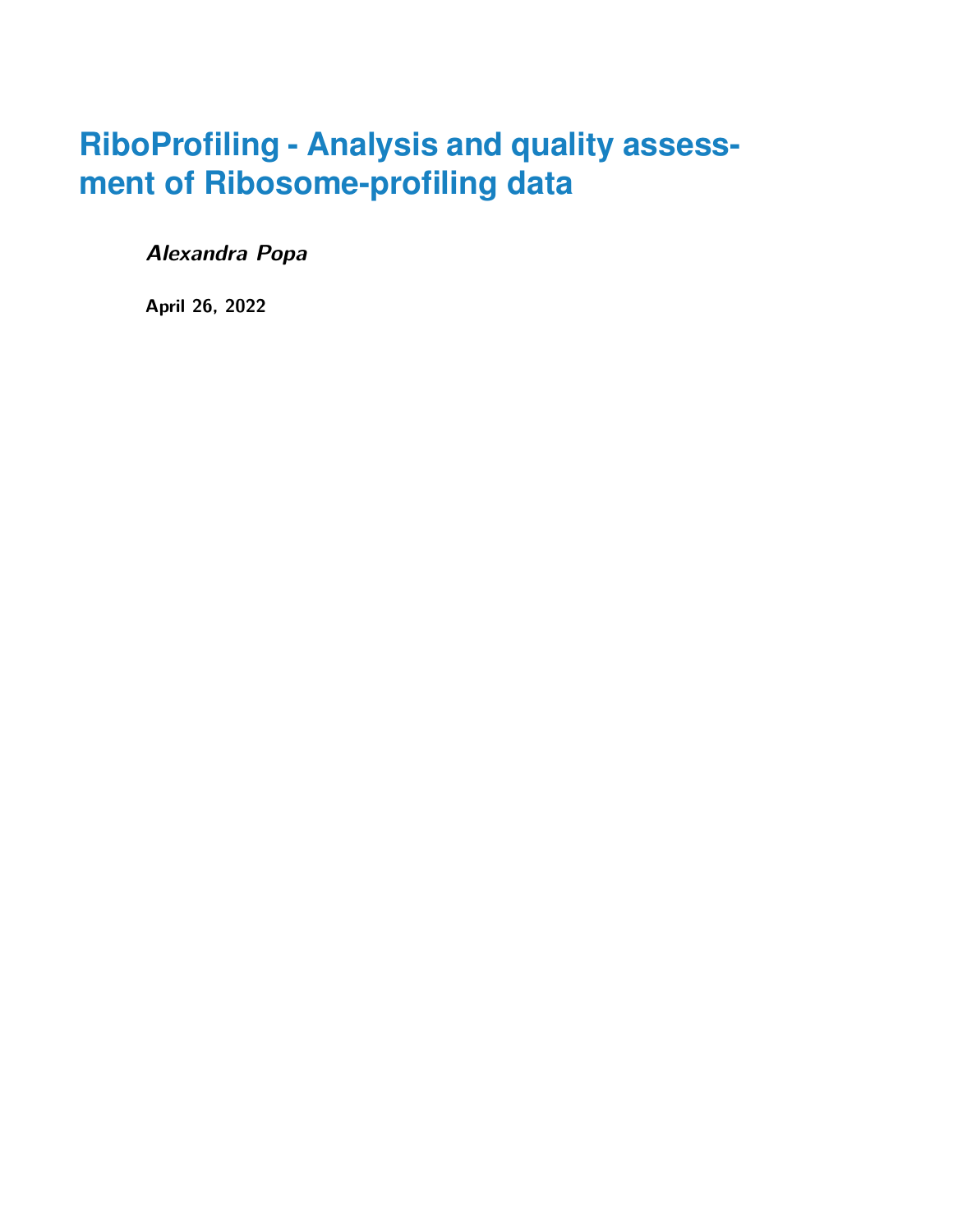# **Contents**

| $\mathbf{2}$ |                                                                                                                                                                                                                                |  |
|--------------|--------------------------------------------------------------------------------------------------------------------------------------------------------------------------------------------------------------------------------|--|
| 3            | Quick start 3                                                                                                                                                                                                                  |  |
| 4            |                                                                                                                                                                                                                                |  |
| 5.           | Read start coverage plot around the TSS expression of the SS and the TSS of the start of the SS and S                                                                                                                          |  |
| 6            | Count reads on features entertainment of the state of the state of the state of the state of the state of the state of the state of the state of the state of the state of the state of the state of the state of the state of |  |
|              |                                                                                                                                                                                                                                |  |

#### <span id="page-1-0"></span>1 Introduction

Ribosome profiling, the recently developed high throughput sequencing technique, enabled the mapping of translated regions genome-wide. This technique takes advantage of the fact that ribosomes actively engaged in translation can protect their associated mRNA fragments against RNAse digestion. The sequencing of these protected fragments can reveal potentially translated sequences. RiboProfiling is a Bioconductor package that provides multiple types of ribo-seq data analysis, starting from BAM files alone:

- Quality assessment of read match size distribution.
- Read coverage around the TSS for the definition of an offset (shift value) of ribosome position.
- Calibrate reads by applying an offset to the read start positions along the transcript.
- Table of read start counts (shifted if specified) on the specified region (CDS, 5pUTR, 3pUTR).
- A graphical quality function for ribo-seq data, based on the previously obtained tables.
- The quantification of the frequency and coverage matrices for motifs of codons (1, 2 or 3 codons) in ORFs.
- Principal component analysis of codon motif coverage in ribosome-profiling.

<span id="page-1-1"></span>The package also provides the riboSeqFromBAM function, that assembles in a global framework some of the above analyses, allowing a quick overview of the data.

#### 2 Data Input

As input data, the RiboProfiling package can start with a path to a ribo-seq (or other type of) BAM to be analyzed. A list of multiple BAM files can also be provided. BAM files from either bowtie/tophat, STAR, and Lifescope (Solid), single- and paired-end have been validated. Many intermediate functions of the RiboProfiling package can be called for additional modifications on the data objects.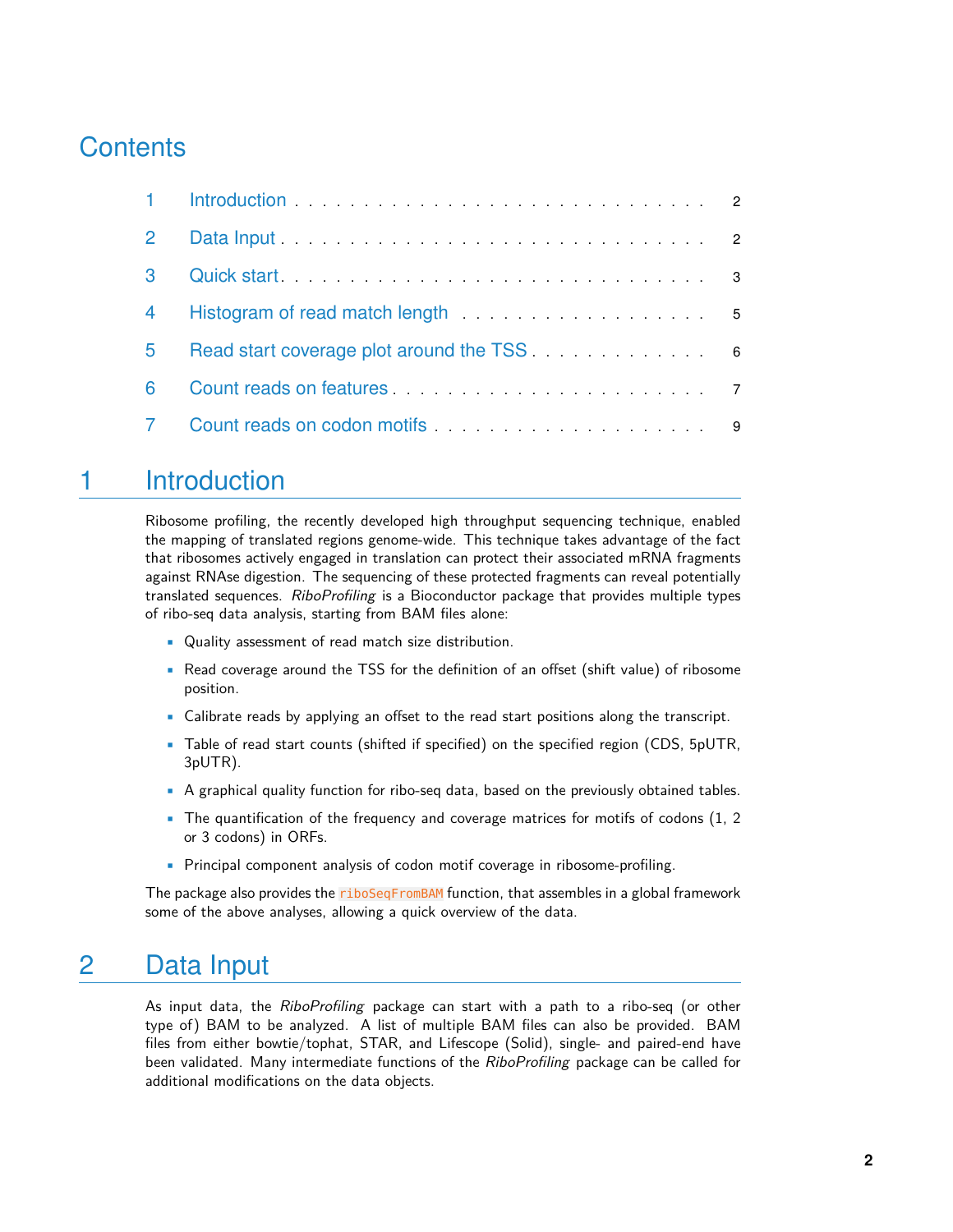Example data files provided with the RiboProfiling package are based on chromosome 1 reads from human primary BJ fibroblasts data (PMID: 23594524, SRA: [http://www.ebi.ac.](http://www.ebi.ac.uk/ena/data/view/SRP020544) [uk/ena/data/view/SRP020544\)](http://www.ebi.ac.uk/ena/data/view/SRP020544):

- BAM file Ctrl ["http://genomique.info/data/public/RiboProfiling/ctrl.bam".]("http://genomique.info/data/public/RiboProfiling/ctrl.bam")
- BAM file Nutlin2h ["http://genomique.info/data/public/RiboProfiling/nutlin2h.bam".]("http://genomique.info/data/public/RiboProfiling/nutlin2h.bam")

The data provided with the RiboProfiling package and accessible through the data function consists of:

- **ctrlGAlignments** a GAlignments object corresponding to the ["http://genomique.]("http://genomique.info/data/public/RiboProfiling/ctrll.bam") [info/data/public/RiboProfiling/ctrll.bam"]("http://genomique.info/data/public/RiboProfiling/ctrll.bam") BAM.
- **codonIndexCovCtrl** a list containing the number of reads for each codon in each ORF.
- <span id="page-2-0"></span>• **codonDataCtrl** - a list of 2 data.frames containing the frequency of codons for each ORF and, respectively, the read coverage for the same codons and ORFs.

#### 3 Quick start

The fastest way to analyze a list of BAM files with the RiboProfiling package is to call the riboSeqFromBAM function. The only input needed are the paths to the BAM files and the genome version on which the mapping was done. Here is an example on how to use this wrapper function on 2 BAM files.

```
library(RiboProfiling)
listInputBam <- c(
    BamFile("http://genomique.info/data/public/RiboProfiling/ctrl.bam"),
    BamFile("http://genomique.info/data/public/RiboProfiling/nutlin2h.bam")
    \lambdacovData <- riboSeqFromBAM(listInputBam, genomeName="hg19")
```
The following analyses and results are returned:

- **a histogram of read match lengths**: figures [1](#page-3-0) and [2.](#page-3-1)
- **a read start coverage plot around the TSS**: figures [1](#page-3-0) and [2.](#page-3-1)
- **an automatic estimation and application of the ribosome offset position (if no offset value is provided (listShiftValue parameter missing))**
- **a data.frame containing CDSs annotation and counts on the 5pUTR, CDS, and 3pUTR once the offset has been applied**
- **pairs and boxplots of the read counts**: figures [3](#page-3-2) and [4.](#page-4-2)
- **a list of per ORF per codon coverage**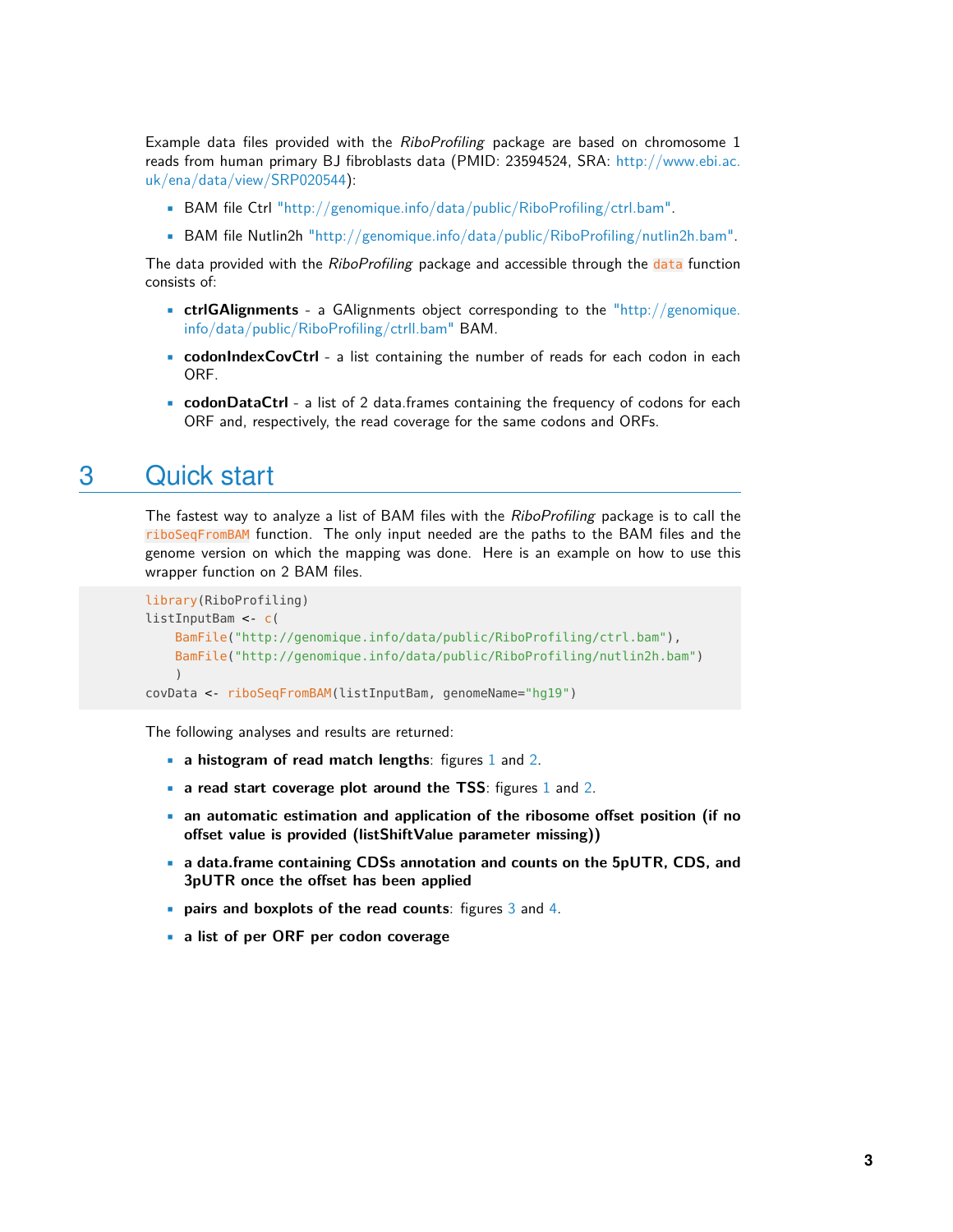

<span id="page-3-0"></span>**Figure 1: Histogram of read match size and read start offset to ribosome P-site for ctrl.bam dataset.**



<span id="page-3-1"></span>**Figure 2: Histogram of read match size and read start offset to ribosome P-site for nutlin2h.bam dataset.**



<span id="page-3-2"></span>**dataset.**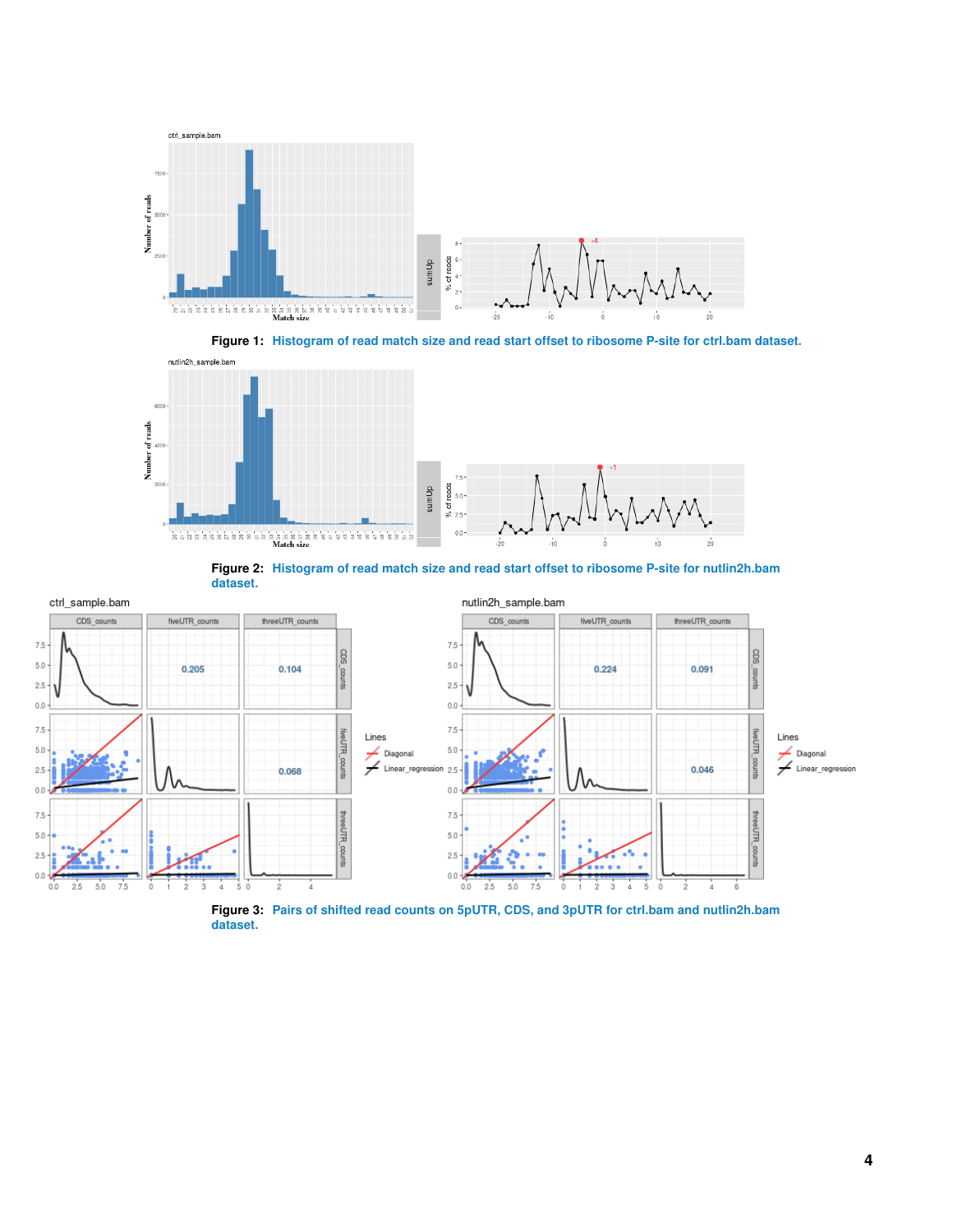

<span id="page-4-2"></span>**Figure 4: Boxplot of shifted read counts on 5pUTR, CDS, and 3pUTR for ctrl.bam and nutlin2h.bam dataset.**

All these results will be explained in detail in the following sections.

<span id="page-4-0"></span>This general function only works if your species model has an ensembl table in the UCSC database or if you provide the corresponding txdb object containing the annotations.

### 4 Histogram of read match length

This histogram represents both a quality control of the sequencing and an important tool to define the match sizes of reads corresponding to ribosome footprints (around 30bp). The histMatchLength function in the RiboProfiling package produces this histogram starting from a GAlignment object (the loaded records of a BAM) such as the *ctrlGAlignments* data example (figure [5\)](#page-4-3).

One can create a GAlignments from a BAM using the readGAlignments function from the GenomicAlignments package:

```
aln < readGAlignments(
       BamFile("http://genomique.info/data/public/RiboProfiling/ctrl.bam")
    )
```
Or based on an already existing GAlignments object:

```
data(ctrlGAlignments)
aln <- ctrlGAlignments
matchLenDistr <- histMatchLength(aln, 0)
matchLenDistr[[2]]
```


<span id="page-4-3"></span><span id="page-4-1"></span>**Figure 5: Histogram of read match length for example data: ctrlGAlignments.**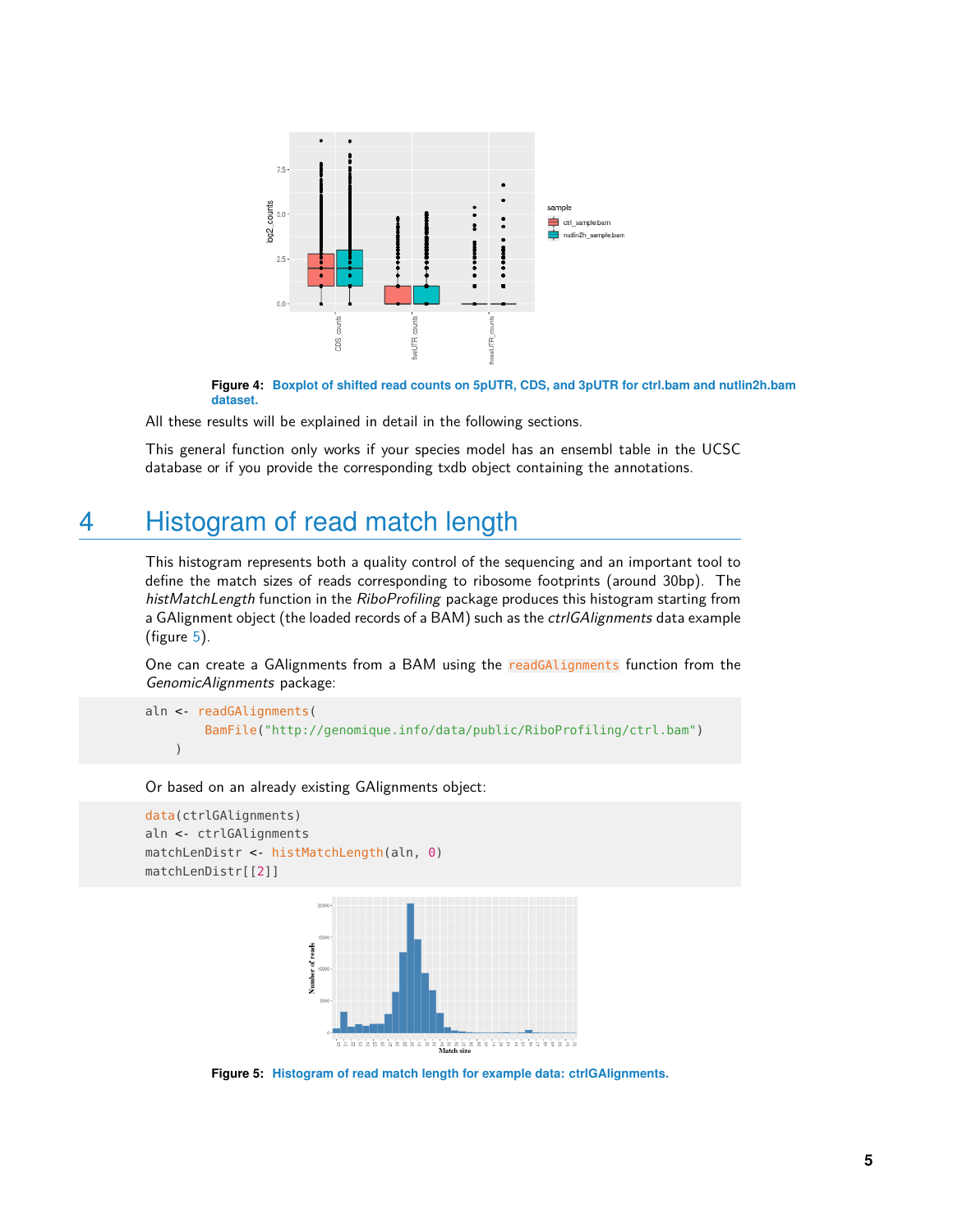## 5 Read start coverage plot around the TSS

The initiation of protein synthesis starts with the first codon in the P-site. In ribosome profiling experiments, the location of the P-site codon must be inferred in order to recalibrate the read start positions relative to the transcript. An offset is usually observed in Riboseq experiments between the starting of the reads and the AUG codons of protein coding sequences. Three functions allow the estimation of the read start position relative to the P-site codon:

- aroundPromoter: returns the genomic positions flanking the transcript start site (TSS) for the  $x\%$  (3% default value) best expressed CDSs.
- readStartCov: returns the read start coverage around the TSS on the predefined CDSs.
- plotSummarizedCov: plots the summarized coverage in a specified range (e.g. around TSS) for the specified match sizes.

```
#transform the GAlignments object into a GRanges object
#(faster processing of the object)
alnGRanges <- readsToStartOrEnd(aln, what="start")
#txdb object with annotations
txdb <- TxDb.Hsapiens.UCSC.hg19.knownGene
oneBinRanges <- aroundPromoter(txdb, alnGRanges, percBestExpressed=0.001)
#the coverage in the TSS flanking region for the reads with match sizes 29:31
listPromoterCov <-
    readStartCov(
        alnGRanges,
        oneBinRanges,
        matchSize=c(29:31),
        fixedInterval=c(-20, 20),
        renameChr="aroundTSS",
        charPerc="perc"
    )
plotSummarizedCov(listPromoterCov)
```
## Warning in !vapply(ggl, fixed, logical(1L)) & !vapply(PlotList, is, "Ideogram", : longer object length is not a multiple of shorter object length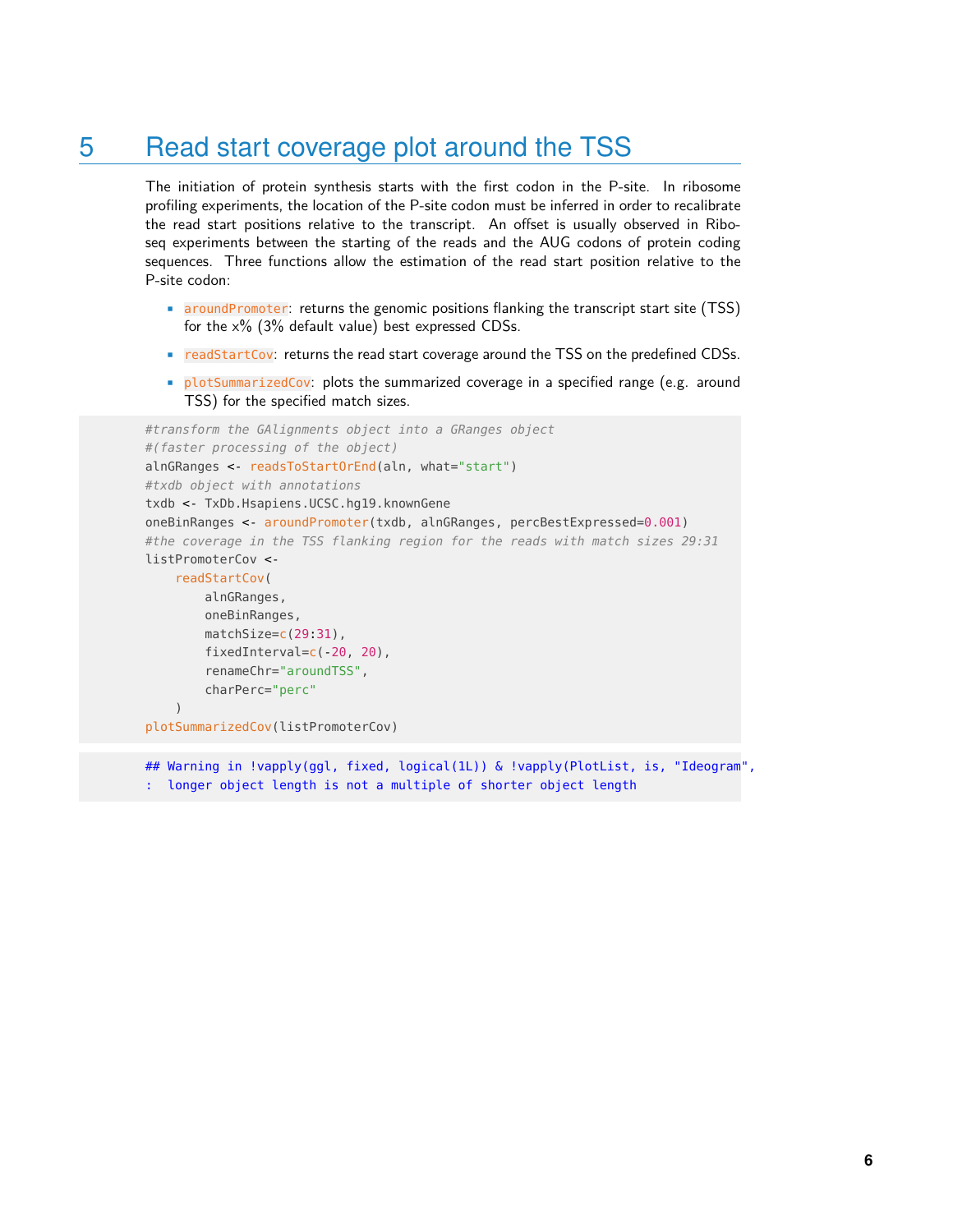

**Figure 6: Offset around TSS for the best expressed CDSs on a subset of match sizes.**

<span id="page-6-0"></span>The first time you analyse a ribo-seq BAM file, it is advisable to make an offset graph for all the previously selected read match sizes, as the offset might be different depending on the read match size .

# 6 Count reads on features

The purpose of Ribosome Profiling experiments is mainly to identify RNAse resistant regions, which might indicate that these sequences are likely to be translated. The countShiftReads function quantifies the read start coverage on different sequence features. This function integrates the specificity of ribo-seq data of having shifted reads starts from the P-site codon. The countShiftReads function recalibrates the read start positions along the transcript with the specified offset (parameter shiftValue, default 0) and returns the coverage on the 5pUTR, CDS, 3pUTR, and a matrix of codon coverage for each ORF.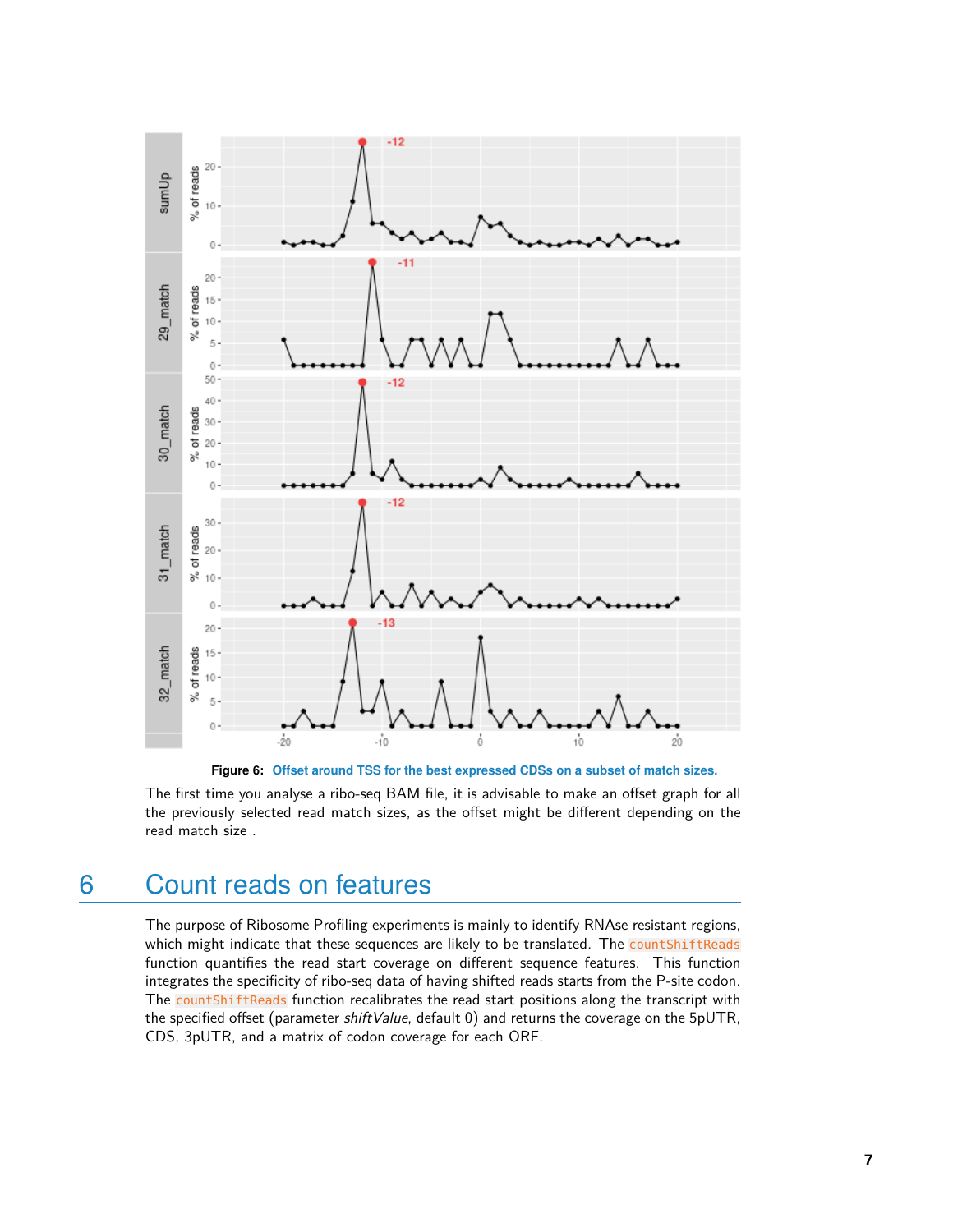The counts can be used globally to see what is RNAse protected and what is not, but also for differential analysis between conditions. The countsPlot function provides some quality graphs for the ribo-seq data: pairs between counts on features and boxplots of counts between conditions.

As an example, we compute the read coverage on the **ctrlGAlignments** example data:

```
#keep only the match read sizes 30-33
alnGRanges <- alnGRanges[which(!is.na(match(alnGRanges$score,30:33)))]
#get all CDSs by transcript
cds <- cdsBy(txdb, by="tx", use.names=TRUE)
#get all exons by transcript
exonGRanges <- exonsBy(txdb, by="tx", use.names=TRUE)
#get the per transcript relative position of start and end codons
cdsPosTransc <- orfRelativePos(cds, exonGRanges)
#compute the counts on the different features
#after applying the specified shift value on the read start along the transcript
countsDataCtrl1 <-
    countShiftReads(
        exonGRanges=exonGRanges[names(cdsPosTransc)],
        cdsPosTransc=cdsPosTransc,
        alnGRanges=alnGRanges,
        shiftValue=-14
    \lambdahead(countsDataCtrl1[[1]])
listCountsPlots <- countsPlot(
    list(countsDataCtrl1[[1]]),
    grep("_counts$", colnames(countsDataCtrl1[[1]])),
    1
)
listCountsPlots
```
## Warning in countShiftReads(exonGRanges[names(cdsPosTransc)], cdsPosTransc, : Param motifSize should be an integer! Accepted values 3, 6 or 9. Default value is 3.

```
## Warning: Ignoring unknown aesthetics: fill
## gene chr strand transc_genomic_start transc_genomic_end
## uc001abw.1 uc001abw.1 chr1 + 861121 879961
## uc031pjl.1 uc031pjl.1 chr1 + 861302 879533
## uc031pjm.1 uc031pjm.1 chr1 + 861302 879533
## transc_length orf_start orf_end orf_length CDS_counts fiveUTR_counts
## uc001abw.1 2554 81 2126 2046 2 0
## uc031pjl.1 2120 21 2120 2100 2 0
## uc031pjm.1 2084 21 2084 2064 2 0
## threeUTR_counts
## uc001abw.1 0
## uc031pjl.1 0
## uc031pjm.1 0
```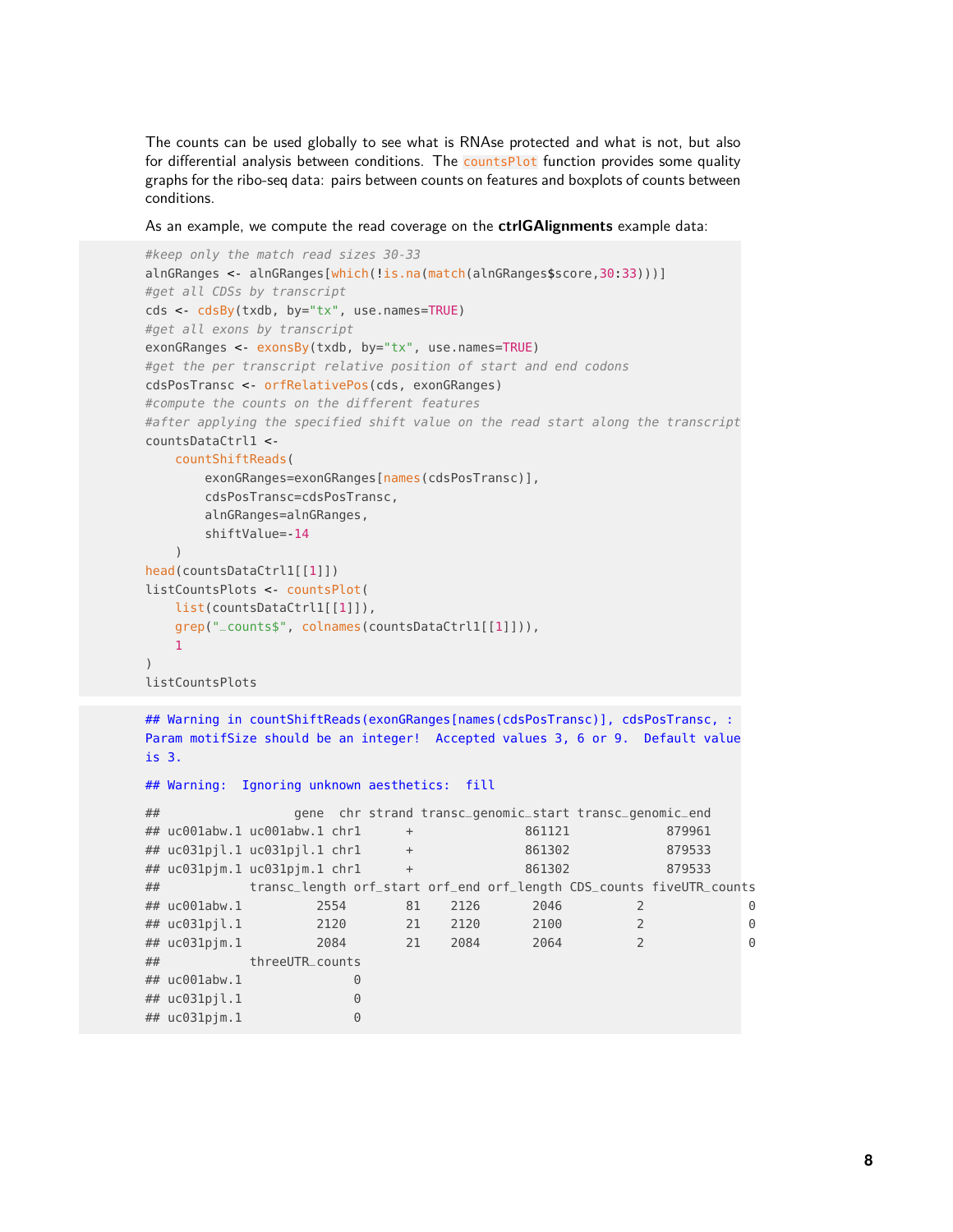

<span id="page-8-0"></span>**Figure 7: Pairs and boxplots of read coverage on genomic features.**

## 7 Count reads on codon motifs

The previous countShiftReads function produces a second element in the list: the counts of reads per motifs of 1, 2, or 3 codons. For each ORF, for each motif in the ORF, the Ribo-seq coverage of the motif is reported as follows:

- for motifs of 3 nucleotides (1 codon) the sum of read starts on the 3 nucleotides in the codon is reported.
- consecutive motifs of 6 nucleotides (2 consecutive codons) overlap on 3 nucleotides. The Ribo-seq coverage is reported as the coverage on the 1st codon in the motif considered as being in the P-site.
- consecutive motifs of 9 nucleotides (3 consecutive codons) overlap on 6 nucleotides. The Ribo-seq coverage is reported as the coverage on the 2nd codon in the motif considered as being in the P-site.

Codon motifs in each ORF are described as the index of their position in the ORF.

Here is an example:

```
data(codonIndexCovCtrl)
head(codonIndexCovCtrl[[1]], n=3)
## codonID nbrReads
\# \# 1 1 0
\# \# 2 2 0
## 3 3 0
```
The codonInfo function associates the read coverage on codons with their corresponding codon type for each ORF. It returns a list of 2 matrices: one containing the frequency of each codon motif type in each ORF and the second containing the coverage of each codon motif type in each ORF.

```
listReadsCodon <- countsDataCtrl1[[2]]
#get the names of the expressed ORFs grouped by transcript
cds <- cdsBy(txdb, use.names=TRUE)
orfCoord <- cds[names(cds) %in% names(listReadsCodon)]
#chromosome names should correspond between the BAM,
#the annotations, and the genome
genomeSeq <- BSgenome.Hsapiens.UCSC.hg19
#codon frequency, coverage, and annotation
```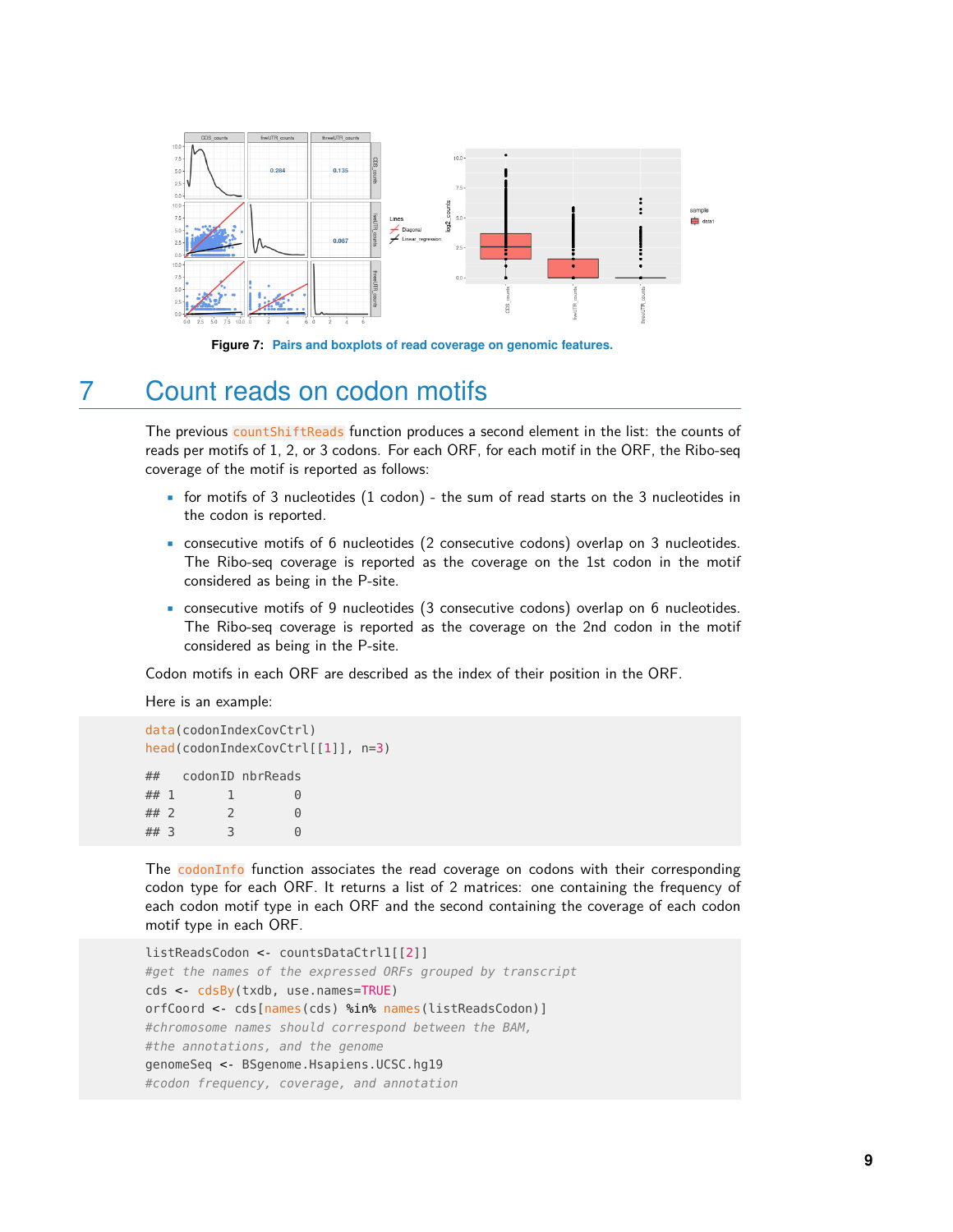codonData <- codonInfo(listReadsCodon, genomeSeq, orfCoord)

## Warning in codonInfo(listReadsCodon, genomeSeq, orfCoord): Param motifSize should be an integer! Accepted values 3, 6 or 9. Default value is 3.

## Warning in result\_fetch(res@ptr, n = n): SQL statements must be issued with dbExecute() or dbSendStatement() instead of dbGetQuery() or dbSendQuery().

```
data("codonDataCtrl")
head(codonDataCtrl[[1]], n=3)
```

| ## |                              |                |                |                 |                |                |                |                            |                |                                                     |                                                                     |                |               |                          |                  | AAA AAC AAG AAT ACA ACC ACG ACT AGA AGC AGG AGT ATA ATC ATG ATT CAA |                         |                         |
|----|------------------------------|----------------|----------------|-----------------|----------------|----------------|----------------|----------------------------|----------------|-----------------------------------------------------|---------------------------------------------------------------------|----------------|---------------|--------------------------|------------------|---------------------------------------------------------------------|-------------------------|-------------------------|
|    | ## uc010nxg.1                | 1              | $\overline{2}$ | $\mathbf{1}$    | $\Theta$       | 1              | $2^{\circ}$    | $\overline{2}$             | $\overline{2}$ | $\mathcal{P}$                                       | 3                                                                   | 6              | 6             | $\Theta$                 | 3                | 3                                                                   | $\Theta$                | $\Theta$                |
|    | ## uc001abv.1                | $\Theta$       | $\overline{4}$ | 6               | $\Theta$       | $\mathbf{1}$   | $\overline{3}$ | $\Theta$                   | 1              | 3                                                   | 8                                                                   |                |               | $\mathcal{P}$            | 5 <sup>1</sup>   | 3                                                                   |                         | $\Theta$                |
|    | $\# \#$ uc001abw.1           | $\mathbf{1}$   | 8              | 18              | $\mathcal{P}$  | $\overline{4}$ | 13             | $\overline{7}$             | $\overline{4}$ | 3                                                   | 21                                                                  | 11             | $\mathcal{P}$ | $\mathcal{P}$            | 8                | 8                                                                   |                         | 4                       |
|    | $\#$ #                       |                |                |                 |                |                |                |                            |                |                                                     |                                                                     |                |               |                          |                  | CAC CAG CAT CCA CCC CCG CCT CGA CGC CGG CGT CTA CTC CTG CTT GAA GAC |                         |                         |
|    | ## uc010nxq.1                | $\overline{7}$ |                | 5 <sub>2</sub>  | 3 <sup>7</sup> | 9              | $\Theta$       | $\overline{4}$             | $\Theta$       | $\Theta$                                            | $\Theta$                                                            | $\Theta$       | $\mathbf{1}$  | 3                        | 8                | $\mathcal{P}$                                                       | 1                       | $\overline{\mathbf{3}}$ |
|    | $\# \#$ uc001aby.1           |                |                |                 | 5 5 2 1 5 4    |                |                | $\overline{\phantom{a}}$ 2 |                | 4 3 5 1                                             |                                                                     |                | $\Theta$      | $\overline{\phantom{0}}$ | $6 \overline{6}$ | $\mathbf{1}$                                                        | $\mathbf{1}$            | 6                       |
|    | ## uc001abw.1 16             |                | 27             |                 | 6 14           | 45             | 13             | 12                         | 8 <sup>1</sup> | 10                                                  | 21                                                                  | 3 <sup>2</sup> |               | $1 \t13$                 | 56               |                                                                     | $5 -$<br>5 <sup>1</sup> | 22                      |
| ## |                              |                |                |                 |                |                |                |                            |                |                                                     | GAG GAT GCA GCC GCG GCT GGA GGC GGG GGT GTA GTC GTG GTT TAA TAC TAG |                |               |                          |                  |                                                                     |                         |                         |
|    |                              |                |                |                 |                |                |                |                            |                |                                                     |                                                                     |                |               |                          |                  |                                                                     |                         |                         |
|    | ## uc010nxg.1                | 6              |                |                 | 1 1 2          | $\mathbf{1}$   | 2              | 3                          | $\overline{2}$ | 1                                                   | 3                                                                   | $\Theta$       |               | 5                        | $\mathcal{L}$    | $\Theta$                                                            | 1                       | 1                       |
|    | $\# \#$ uc001aby.1           |                |                | $5 \t2 \t1 \t5$ |                | $\overline{1}$ | $\Theta$       | $\Theta$                   | 6              | $\overline{4}$                                      | $\mathcal{P}$                                                       | $\Theta$       | 3             | $\mathcal{L}$            |                  | $\Theta$                                                            | $\Theta$                | $\Theta$                |
|    | $\#$ # uc001abw.1            | 41             | $\overline{7}$ | $\overline{7}$  | 38             | 11             | 11             | $\overline{7}$             | 30             | 26                                                  | $\overline{7}$                                                      | $\mathbf{1}$   | $\mathbf{Q}$  | 12                       | $\mathcal{L}$    | $\Theta$                                                            | 6                       | $\Theta$                |
|    | $\#$ #                       |                |                |                 |                |                |                |                            |                | TAT TCA TCC TCG TCT TGA TGC TGG TGT TTA TTC TTG TTT |                                                                     |                |               |                          |                  |                                                                     |                         |                         |
|    | $\# \#$ uc $010n \times q.1$ | $\Theta$       | $\Theta$       | 3               | $\Theta$       | 3              | $\Theta$       | 3                          | $\Theta$       | 3                                                   | $\Theta$                                                            | 3              | $\mathcal{L}$ | $\overline{3}$           |                  |                                                                     |                         |                         |
|    | ## uc001abv.1                | $\Theta$       | $\Theta$       | 5               | $\Theta$       | $\mathcal{P}$  | $\Theta$       | $\overline{4}$             | $\mathbf{1}$   | $\mathcal{P}$                                       | $\Theta$                                                            | $\mathcal{L}$  |               | $\Theta$                 |                  |                                                                     |                         |                         |

The codon coverage can be used to study the ribosome translation dynamics. One can test if codon motifs accumulating ribo-seq reads represent a stalling in the ribosome progression. In the RiboProfiling package we have implemented the codonPCA function that performs a PCA analysis on a matrix of read density on codons (figures [8\)](#page-10-0).

```
codonUsage <- codonData[[1]]
codonCovMatrix <- codonData[[2]]
#keep only genes with a minimum number of reads
nbrReadsGene <- apply(codonCovMatrix, 1, sum)
ixExpGenes <- which(nbrReadsGene >= 50)
codonCovMatrix <- codonCovMatrix[ixExpGenes, ]
#get the PCA on the codon coverage
codonCovMatrixTransp <- t(codonCovMatrix)
rownames(codonCovMatrixTransp) <- colnames(codonCovMatrix)
colnames(codonCovMatrixTransp) <- rownames(codonCovMatrix)
listPCACodonCoverage <- codonPCA(codonCovMatrixTransp, "codonCoverage")
listPCACodonCoverage[[2]]
cotnames(cod<br>listPCACodon<br>listPCACodon<br>## $`PC_1-2`
##
## $`PC_1-3`
##
## $^{\circ}PC_1-3<sup>-</sup><br>##<br>## $^{\circ}PC_1-4<sup>-</sup>
##
```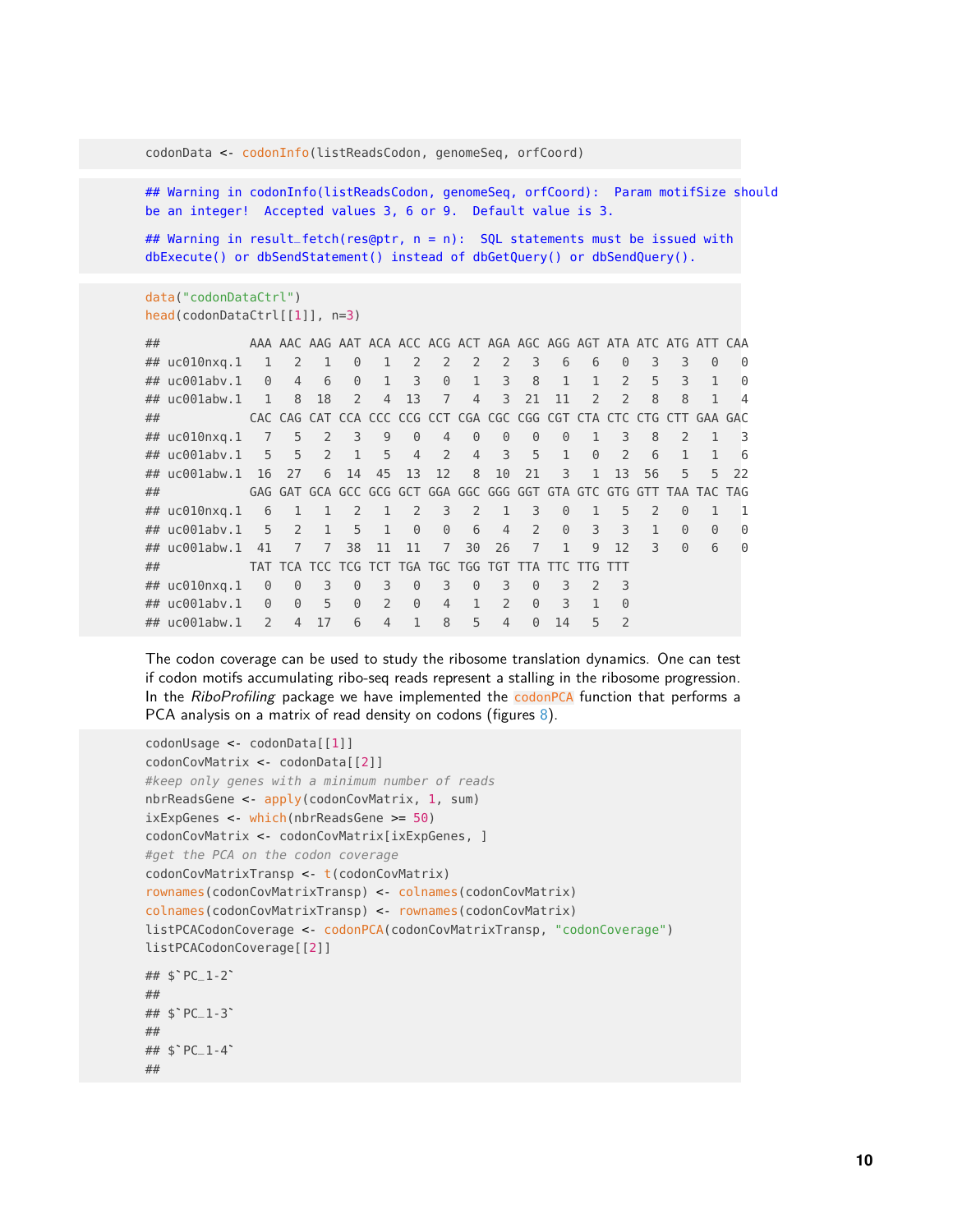

<span id="page-10-0"></span>**Figure 8: PCA on codon coverage for the ctrlGAlignments example data.**

```
sessionInfo()
```

```
## R version 4.2.0 RC (2022-04-19 r82224)
## Platform: x86_64-pc-linux-gnu (64-bit)
## Running under: Ubuntu 20.04.4 LTS
##
## Matrix products: default
## BLAS: /home/biocbuild/bbs-3.15-bioc/R/lib/libRblas.so
## LAPACK: /home/biocbuild/bbs-3.15-bioc/R/lib/libRlapack.so
##
## locale:
## [1] LC_CTYPE=en_US.UTF-8 LC_NUMERIC=C
## [3] LC_TIME=en_GB LC_COLLATE=C
## [5] LC_MONETARY=en_US.UTF-8 LC_MESSAGES=en_US.UTF-8
## [7] LC_PAPER=en_US.UTF-8 LC_NAME=C
## [9] LC_ADDRESS=C LC_TELEPHONE=C
## [11] LC_MEASUREMENT=en_US.UTF-8 LC_IDENTIFICATION=C
##
## attached base packages:
## [1] stats4 stats graphics grDevices utils datasets methods
## [8] base
##
## other attached packages:
## [1] RSQLite_2.2.12 RiboProfiling_1.26.0 Biostrings_2.64.0
## [4] GenomeInfoDb_1.32.0 XVector_0.36.0 IRanges_2.30.0
## [7] S4Vectors_0.34.0 BiocGenerics_0.42.0 knitr_1.38
##
```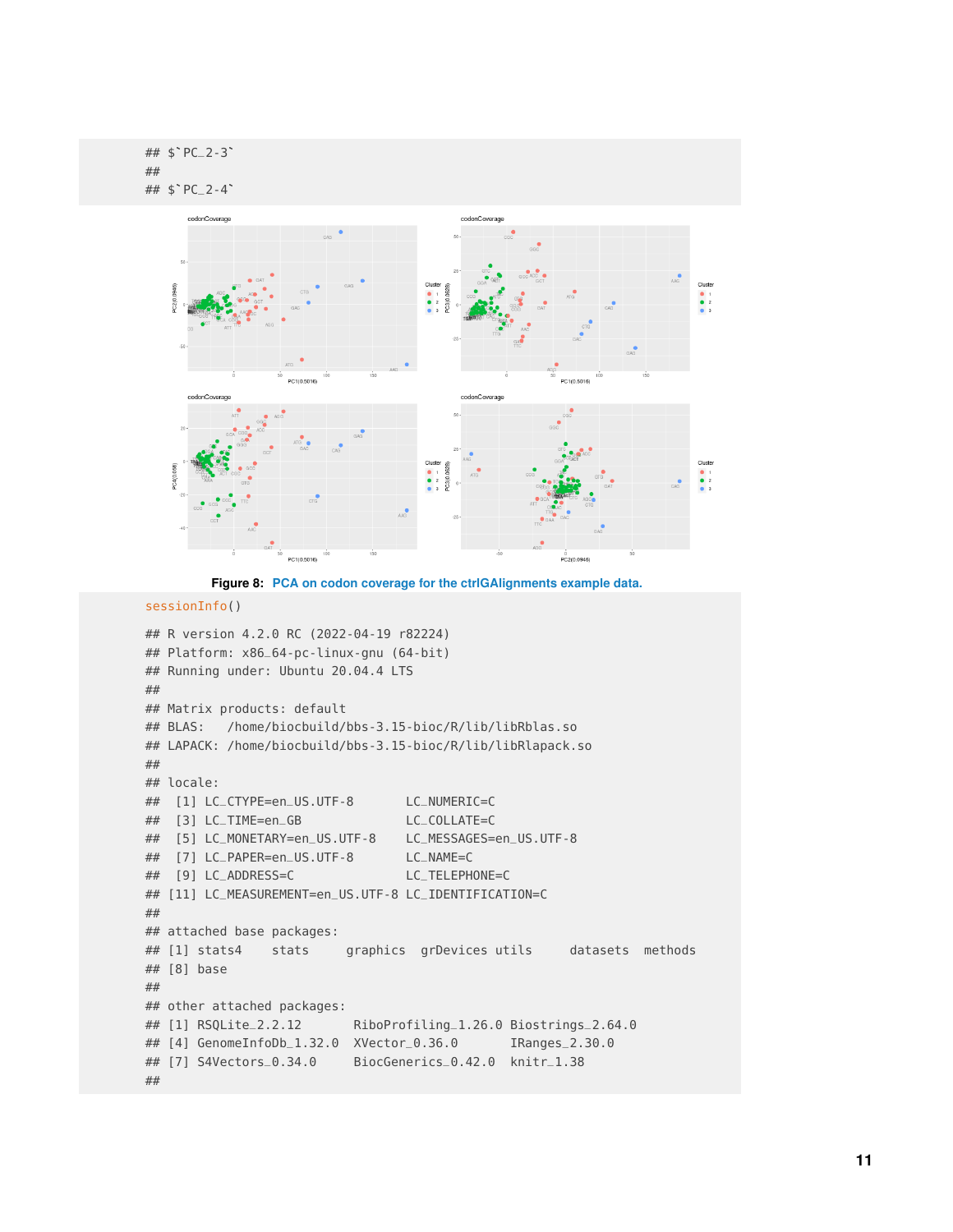```
## loaded via a namespace (and not attached):
## [1] colorspace
_2.0-3
## [2] rjson
_0.2.21
## [3] ellipsis
_0.3.2
## [4] biovizBase
_1.44.0
## [5] htmlTable
_2.4.0
## [6] GenomicRanges
_1.48.0
## [7] base64enc
_0.1-3
## [8] dichromat
_2.0-0
## [9] rstudioapi
_0.13
## [10] farver
_2.1.0
## [11] bit64
_4.0.5
## [12] AnnotationDbi
_1.58.0
## [13] fansi
_1.0.3
## [14] sqldf
_0.4-11
## [15] xml2
_1.3.3
## [16] splines
_4.2.0
## [17] ggbio
_1.44.0
## [18] cachem
_1.0.6
## [19] Formula
_1.2-4
## [20] Rsamtools
_2.12.0
## [21] cluster
_2.1.3
## [22] dbplyr
_2.1.1
## [23] png
_0.1-7
## [24] graph
_1.74.0
## [25] BiocManager
_1.30.17
## [26] compiler
_4.2.0
## [27] httr
_1.4.2
## [28] backports
_1.4.1
## [29] lazyeval
_0.2.2
## [30] assertthat
_0.2.1
## [31] Matrix
_1.4-1
## [32] fastmap
_1.1.0
## [33] TxDb.Hsapiens.UCSC.hg19.knownGene
_3.2.2
## [34] cli
_3.3.0
## [35] htmltools
_0.5.2
## [36] prettyunits
_1.1.1
## [37] tools
_4.2.0
## [38] gtable
_0.3.0
## [39] glue
_1.6.2
## [40] GenomeInfoDbData
_1.2.8
## [41] reshape2
_1.4.4
## [42] dplyr
_1.0.8
## [43] rappdirs
_0.3.3
## [44] Rcpp
_1.0.8.3
## [45] Biobase
_2.56.0
## [46] vctrs
_0.4.1
## [47] nlme
_3.1-157
## [48] rtracklayer
_1.56.0
## [49] xfun
_0.30
## [50] stringr
_1.4.0
```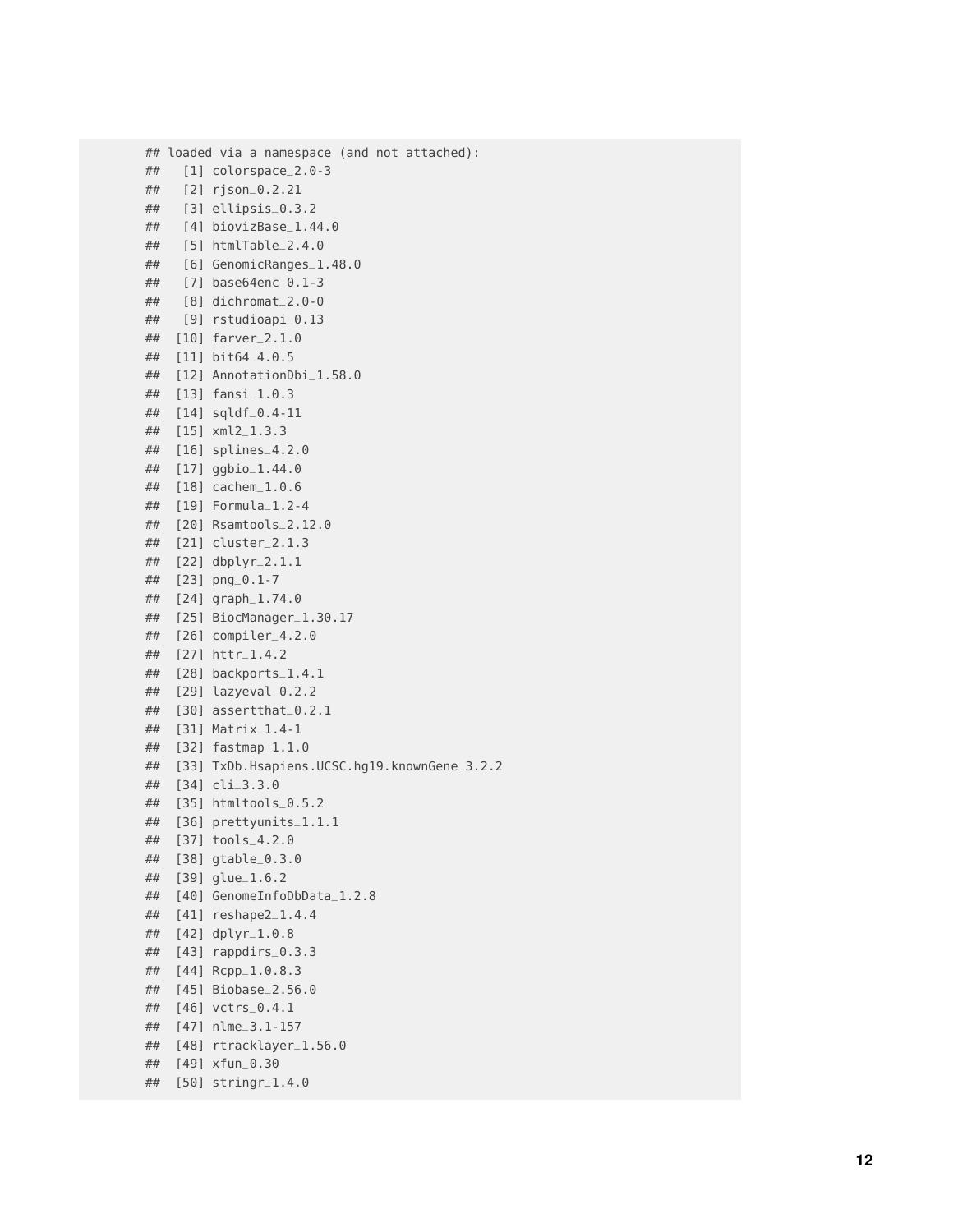```
## [51] proto
_1.0.0
## [52] lifecycle
_1.0.1
## [53] ensembldb
_2.20.0
## [54] restfulr
_0.0.13
## [55] XML
_3.99-0.9
## [56] zlibbioc
_1.42.0
## [57] scales
_1.2.0
## [58] BSgenome
_1.64.0
## [59] BiocStyle
_2.24.0
## [60] VariantAnnotation
_1.42.0
## [61] ProtGenerics
_1.28.0
## [62] hms
_1.1.1
## [63] MatrixGenerics
_1.8.0
## [64] RBGL
_1.72.0
## [65] parallel
_4.2.0
## [66] SummarizedExperiment
_1.26.0
## [67] AnnotationFilter
_1.20.0
## [68] RColorBrewer
_1.1-3
## [69] yaml
_2.3.5
## [70] curl
_4.3.2
## [71] memoise
_2.0.1
## [72] gridExtra
_2.3
## [73] ggplot2
_3.3.5
## [74] biomaRt
_2.52.0
## [75] rpart
_4.1.16
## [76] reshape
_0.8.9
## [77] latticeExtra
_0.6-29
## [78] stringi
_1.7.6
## [79] highr
_0.9
## [80] BiocIO
_1.6.0
## [81] checkmate
_2.1.0
## [82] GenomicFeatures
_1.48.0
## [83] filelock
_1.0.2
## [84] BiocParallel
_1.30.0
## [85] chron
_2.3-56
## [86] rlang
_1.0.2
## [87] pkgconfig
_2.0.3
## [88] matrixStats
_0.62.0
## [89] bitops
_1.0-7
## [90] evaluate
_0.15
## [91] lattice
_0.20-45
## [92] purrr
_0.3.4
## [93] labeling
_0.4.2
## [94] GenomicAlignments
_1.32.0
## [95] htmlwidgets
_1.5.4
## [96] bit
_4.0.4
## [97] tidyselect
_1.1.2
## [98] BSgenome.Hsapiens.UCSC.hg19
_1.4.3
## [99] GGally
_2.1.2
## [100] plyr
_1.8.7
## [101] magrittr
_2.0.3
```